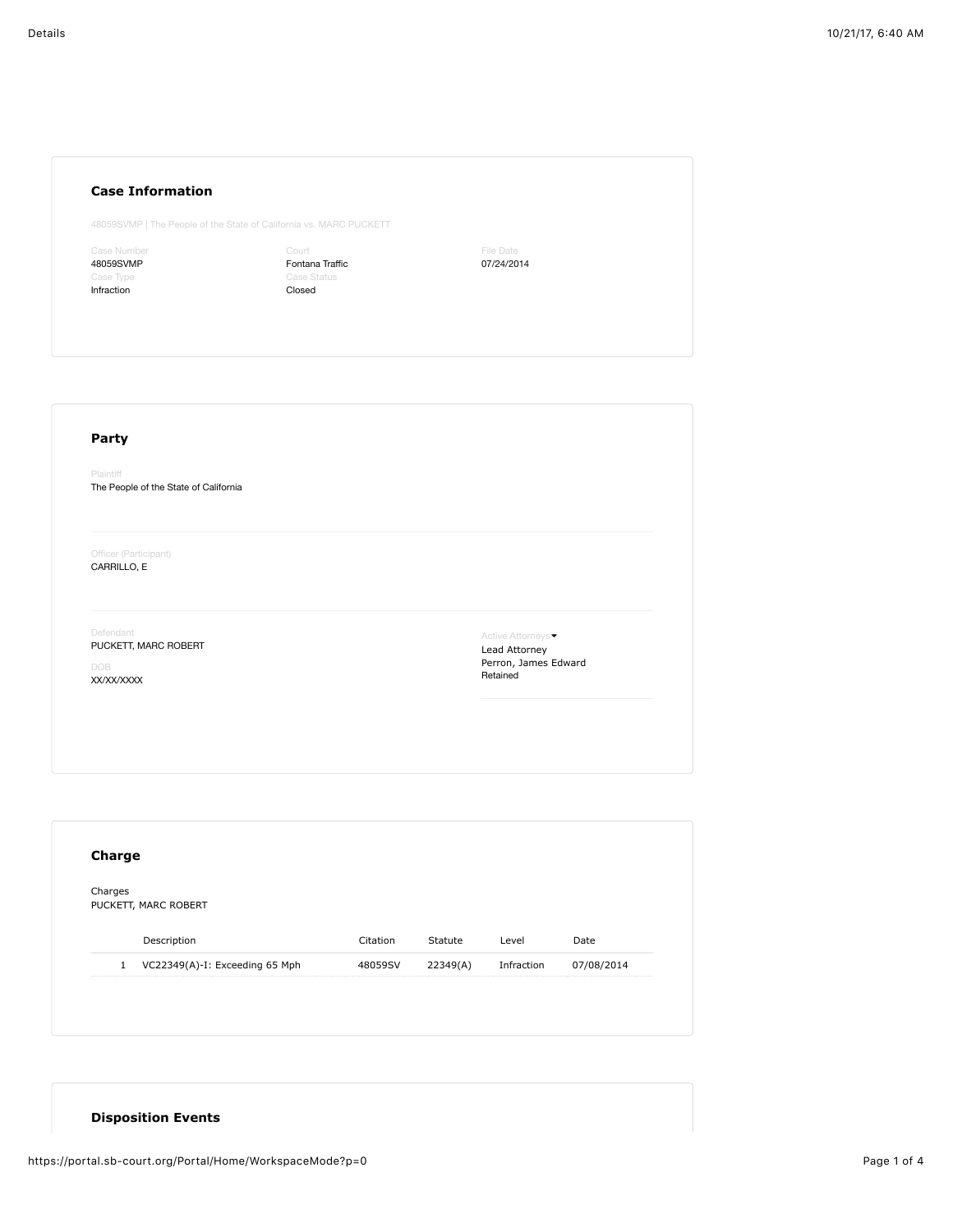| 11/13/2014 Plea -                              |            |  |  |  |  |  |  |
|------------------------------------------------|------------|--|--|--|--|--|--|
| Judicial Officer<br>Pro Tem, Judge             |            |  |  |  |  |  |  |
| Defendant<br>PUCKETT, MARC ROBERT              |            |  |  |  |  |  |  |
| VC22349(A)-I: Exceeding 65 Mph<br>$\mathbf{1}$ | Not Guilty |  |  |  |  |  |  |
|                                                |            |  |  |  |  |  |  |
| 12/10/2014 Disposition -                       |            |  |  |  |  |  |  |
| Judicial Officer<br>Stull, Victor R            |            |  |  |  |  |  |  |
| Defendant<br>PUCKETT, MARC ROBERT              |            |  |  |  |  |  |  |
| VC22349(A)-I: Exceeding 65 Mph<br>$\mathbf{1}$ | Dismissed  |  |  |  |  |  |  |
|                                                |            |  |  |  |  |  |  |
|                                                |            |  |  |  |  |  |  |

|   | 08/05/2014 DMV Manual Check: Prior Abstract History •                                                                                                                                                                                                                                                                                                                                                                                                                                                              |
|---|--------------------------------------------------------------------------------------------------------------------------------------------------------------------------------------------------------------------------------------------------------------------------------------------------------------------------------------------------------------------------------------------------------------------------------------------------------------------------------------------------------------------|
|   | Comment                                                                                                                                                                                                                                                                                                                                                                                                                                                                                                            |
| 3 |                                                                                                                                                                                                                                                                                                                                                                                                                                                                                                                    |
|   | 09/10/2014 Appear by Date Extension ▼                                                                                                                                                                                                                                                                                                                                                                                                                                                                              |
|   | Comment<br>DATE TO APPEAR EXTENDED 60 DAYS.                                                                                                                                                                                                                                                                                                                                                                                                                                                                        |
|   | 11/13/2014 Legacy Minutes ▼                                                                                                                                                                                                                                                                                                                                                                                                                                                                                        |
|   | DEFENDANT WAIVES FORMAL ARRAIGNMENT AND ADVISAL OF CONSTITUTIONAL AND STATUTORY RIGHTS.<br>REQUEST FOR SETTING AND WAIVER OF ARRAIGNMENT FORM FILED. - PLEA INFORMATION DEFENDANT PLEADS<br>NOT GUILTY TO COUNT(S) 1. - HEARINGS COURT TRIAL SET FOR 12/10/2014 AT 8:00 IN DEPARTMENT F4. ESTIMATED<br>30 DAYS. SET LAST DATE FOR TRIAL TO 01/05/2015. NOTICE OF COURT TRIAL SETTING & WAIVER OF BAIL POSTING<br>FILED. - DEFENDANT ADVISED THAT CASE IS ASSIGNED TO THE SUPERIOR COURT IN DEPARTMENT F4 JUDGE JJH |
|   | FOR ALL PURPOSES. - CUSTODY STATUS CASE CUSTODY - OR ============= MINUTE ORDER END<br>================= 0                                                                                                                                                                                                                                                                                                                                                                                                         |
|   | 11/13/2014 Clerk's Counter/Telephone Arraignment ▼                                                                                                                                                                                                                                                                                                                                                                                                                                                                 |
|   | Original Type<br>Clerk's Counter/Telephone Arraignment                                                                                                                                                                                                                                                                                                                                                                                                                                                             |
|   | Judicial Officer<br>Hosking, James J                                                                                                                                                                                                                                                                                                                                                                                                                                                                               |
|   | <b>Hearing Time</b><br>04:00 PM                                                                                                                                                                                                                                                                                                                                                                                                                                                                                    |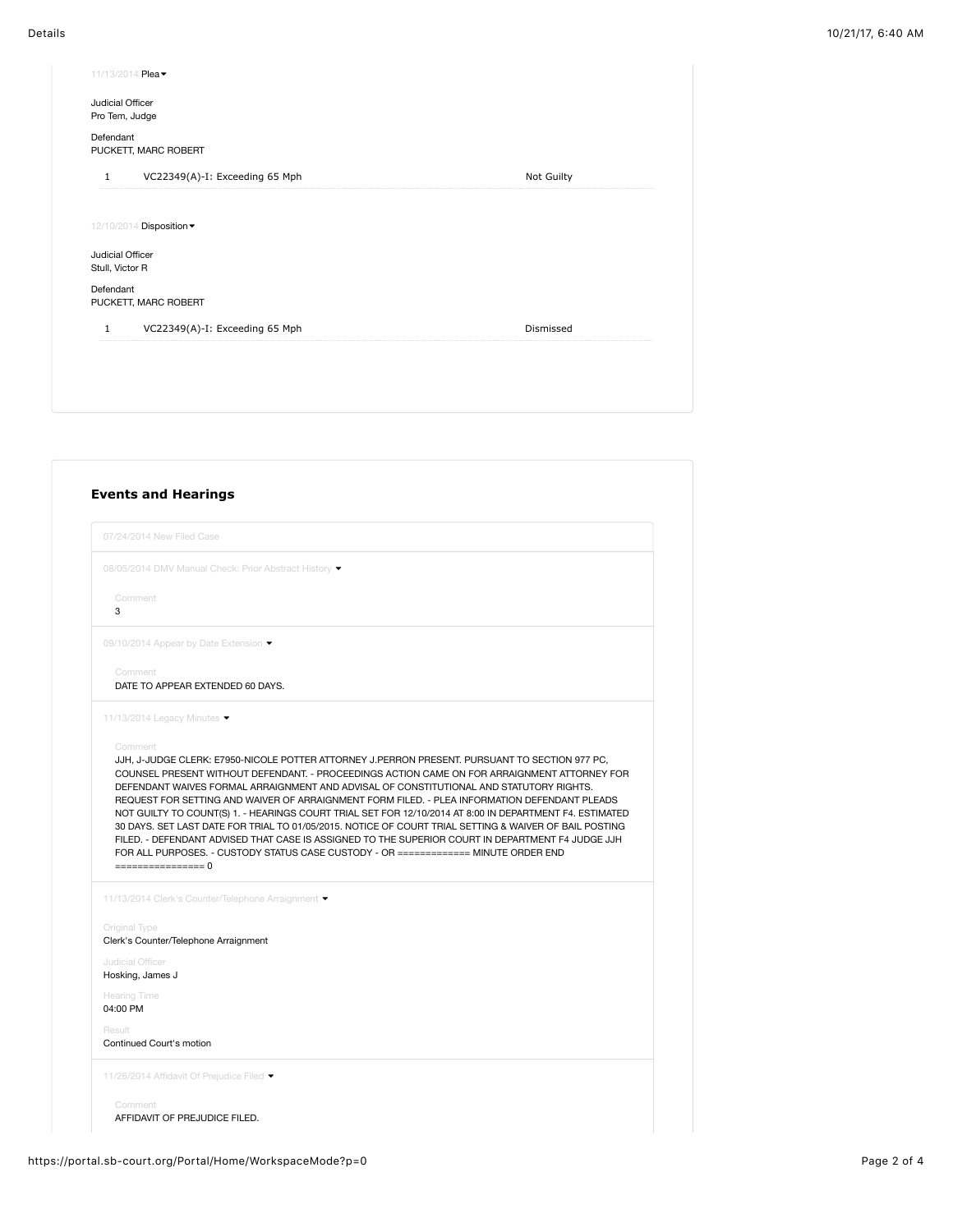| Comment                               | KSB, J-JUDGE CLERK: LJ-LEVORA JOSEPH - DEFENDANT NOT PRESENT. - PROCEEDINGS SUPERVISING JUDGE<br>BRODIE HAVING REVIEWED THE PEREMPTORY CHALLENGE UNDER CCP 170.6 AGAINST JUDGE JAMES J<br>HOSKINGS FINDS IT TO BE TIMELY FILED. - THIS CASE HAS BEEN ASSIGNED/REASSIGNED TO DEPARTMENT F3 VRS<br>FOR ALL PURPOSES. - HEARINGS COURT HEARING SET ON 12/10/2014 AT 8:00 IS ORDERED VACATED. - COURT<br>TRIAL SET FOR 12/10/2014 AT 8:01 IN DEPARTMENT F3. ESTIMATED 0 DAYS. DEFENDANT ORDERED TO APPEAR ON<br>HEARING DATE. - CLERK'S OFFICE TO NOTIFY COUNSEL FOR DEFENDANT. - CUSTODY STATUS CASE CUSTODY -<br>OR ============= MINUTE ORDER END ================= 0 |
|---------------------------------------|----------------------------------------------------------------------------------------------------------------------------------------------------------------------------------------------------------------------------------------------------------------------------------------------------------------------------------------------------------------------------------------------------------------------------------------------------------------------------------------------------------------------------------------------------------------------------------------------------------------------------------------------------------------------|
| 12/03/2014 Ex Parte Hearing •         |                                                                                                                                                                                                                                                                                                                                                                                                                                                                                                                                                                                                                                                                      |
| Original Type                         |                                                                                                                                                                                                                                                                                                                                                                                                                                                                                                                                                                                                                                                                      |
| Ex Parte Hearing                      |                                                                                                                                                                                                                                                                                                                                                                                                                                                                                                                                                                                                                                                                      |
| Judicial Officer<br>Brodie, Kyle S    |                                                                                                                                                                                                                                                                                                                                                                                                                                                                                                                                                                                                                                                                      |
| <b>Hearing Time</b>                   |                                                                                                                                                                                                                                                                                                                                                                                                                                                                                                                                                                                                                                                                      |
| 11:41 AM                              |                                                                                                                                                                                                                                                                                                                                                                                                                                                                                                                                                                                                                                                                      |
| Result<br>Continued Court's motion    |                                                                                                                                                                                                                                                                                                                                                                                                                                                                                                                                                                                                                                                                      |
| 12/08/2014 Note: ▼                    |                                                                                                                                                                                                                                                                                                                                                                                                                                                                                                                                                                                                                                                                      |
|                                       |                                                                                                                                                                                                                                                                                                                                                                                                                                                                                                                                                                                                                                                                      |
| Comment<br>ATTORNEY NOTIFIED BY PHONE |                                                                                                                                                                                                                                                                                                                                                                                                                                                                                                                                                                                                                                                                      |
| 12/08/2014 Note:                      |                                                                                                                                                                                                                                                                                                                                                                                                                                                                                                                                                                                                                                                                      |
| Comment                               |                                                                                                                                                                                                                                                                                                                                                                                                                                                                                                                                                                                                                                                                      |
| OFFICER NOTIFIED OF NEW DEPT BY FAX   |                                                                                                                                                                                                                                                                                                                                                                                                                                                                                                                                                                                                                                                                      |
| 12/10/2014 Conversion event ▼         |                                                                                                                                                                                                                                                                                                                                                                                                                                                                                                                                                                                                                                                                      |
| Comment                               |                                                                                                                                                                                                                                                                                                                                                                                                                                                                                                                                                                                                                                                                      |
| <0> HEARING ON <1> AT <2> IS VACATED. |                                                                                                                                                                                                                                                                                                                                                                                                                                                                                                                                                                                                                                                                      |
| 12/10/2014 Legacy Minutes ▼           |                                                                                                                                                                                                                                                                                                                                                                                                                                                                                                                                                                                                                                                                      |
| Comment                               |                                                                                                                                                                                                                                                                                                                                                                                                                                                                                                                                                                                                                                                                      |
|                                       | VRS, J-JUDGE CLERK: SSS-SHERRI SIMPSON - APPEARANCES ATTORNEY J.PERRON PRESENT. PURSUANT TO<br>SECTION 977 PC, COUNSEL PRESENT WITHOUT DEFENDANT. - PROCEEDINGS ACTION CAME ON FOR COURT TRIAL<br>OFFICER NOT PRESENT. - DISMISSALS ON MOTION OF COURT, COUNT(S) 1 DISMISSED IN THE INTEREST OF<br>JUSTICE. - CUSTODY STATUS DEFENDANT RELEASED. ============ MINUTE ORDER END =============== 0                                                                                                                                                                                                                                                                     |
| 12/10/2014 Court Trial ▼              |                                                                                                                                                                                                                                                                                                                                                                                                                                                                                                                                                                                                                                                                      |
| Original Type                         |                                                                                                                                                                                                                                                                                                                                                                                                                                                                                                                                                                                                                                                                      |
| Court Trial                           |                                                                                                                                                                                                                                                                                                                                                                                                                                                                                                                                                                                                                                                                      |
| Judicial Officer<br>Stull, Victor R   |                                                                                                                                                                                                                                                                                                                                                                                                                                                                                                                                                                                                                                                                      |
| <b>Hearing Time</b>                   |                                                                                                                                                                                                                                                                                                                                                                                                                                                                                                                                                                                                                                                                      |
| 08:01 AM                              |                                                                                                                                                                                                                                                                                                                                                                                                                                                                                                                                                                                                                                                                      |
| Result<br>Held                        |                                                                                                                                                                                                                                                                                                                                                                                                                                                                                                                                                                                                                                                                      |
| 12/10/2014 Court Trial •              |                                                                                                                                                                                                                                                                                                                                                                                                                                                                                                                                                                                                                                                                      |
| <b>Hearing Time</b>                   |                                                                                                                                                                                                                                                                                                                                                                                                                                                                                                                                                                                                                                                                      |
| 8:00 AM                               |                                                                                                                                                                                                                                                                                                                                                                                                                                                                                                                                                                                                                                                                      |
| Cancel Reason                         |                                                                                                                                                                                                                                                                                                                                                                                                                                                                                                                                                                                                                                                                      |
| Vacated                               |                                                                                                                                                                                                                                                                                                                                                                                                                                                                                                                                                                                                                                                                      |